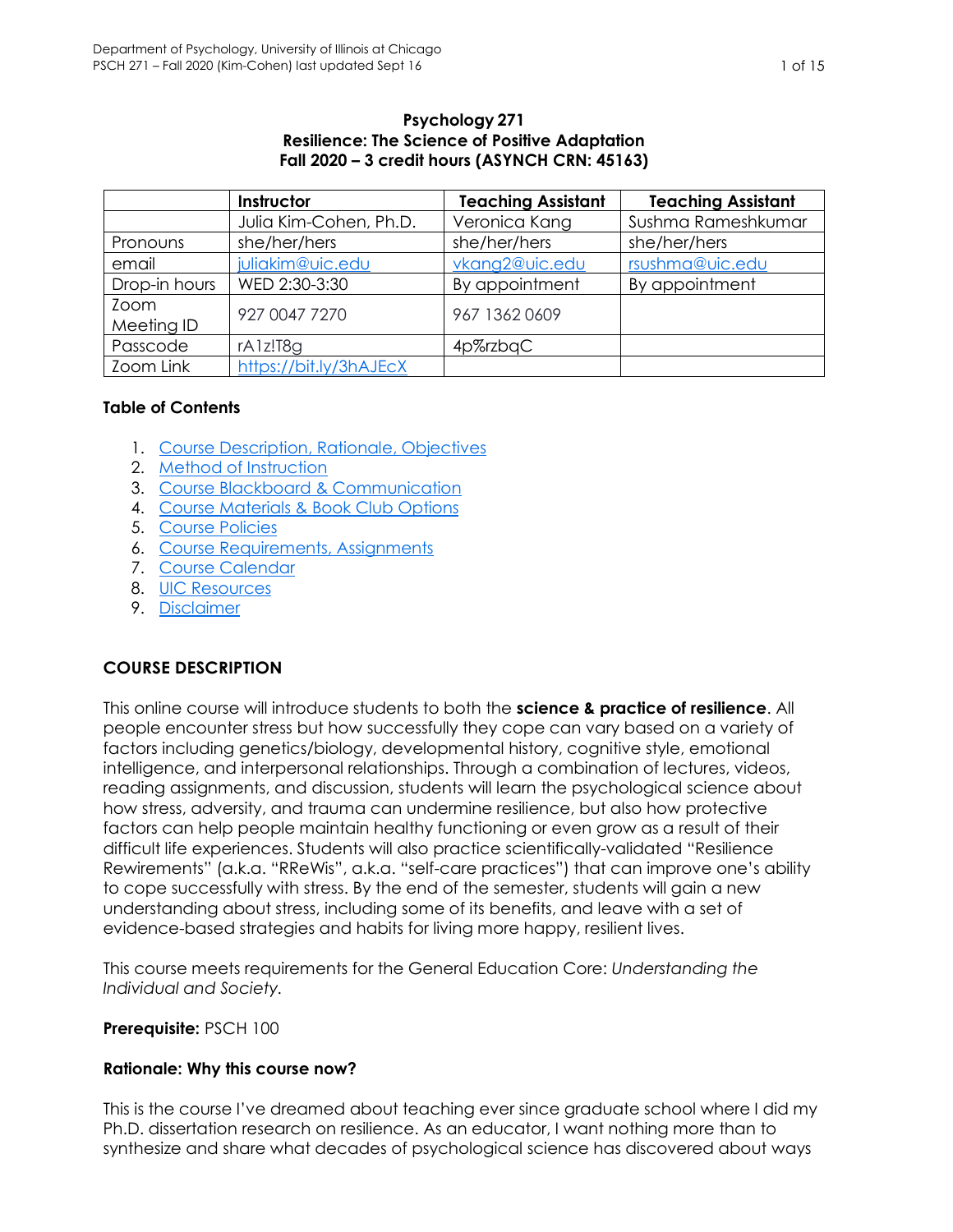people can live more resiliently in a stressful 21st-century—a world where too many people are faced with challenges such as poverty, war, racial injustice, violence, child maltreatment, natural disasters, and climate change. Today's college students are experiencing what some have called an "[mental health epidemic](https://www.npr.org/sections/health-shots/2019/05/28/727509438/college-students-and-their-parents-face-a-campus-mental-health-epidemic)" and in 2020, we have the COVID-19 pandemic to confront as well. There has never been a better time for a course on resilience.

The internet and social media are now the primary source of news and information for many Americans. There are tips everywhere on the internet about how to do "self-care" which has become somewhat of a popular buzzword. However, it is vitally important to know the difference between trustworthy advice and misinformation that might be ineffective or even potentially dangerous (for example: [https://bit.ly/3aGQ20s\)](https://bit.ly/3aGQ20s). This course provides an opportunity to learn and practice **"information literacy"** in order to critically evaluate internet sources and to rely on only the best, most valid information about how to be more resilient.

### **Resiience "Rewirements" (RReWis)**

Decades of research on behavior change and many New Year's resolutions gone to waste tell us that simply knowing what's good for us or simply deciding to adopt a healthy behavior often does not "stick." That's why in this course students must not only learn the science behind resilience-building behaviors, but must "nudge" and train or "rewire" themselves to make lasting behavior changes. The term "rewirement" is borrowed from Dr. Laurie Santos, a psychology professor at Yale University and the instructor of the "viral" online Coursera course on "[The Science of Well-being](https://www.coursera.org/learn/the-science-of-well-being?utm_source=gg&utm_medium=sem&utm_content=09-ScienceofWellBeing-US&campaignid=9728548210&adgroupid=99699672436&device=c&keyword=science%20of%20well%20being%20course&matchtype=b&network=g&devicemodel=&adpostion=&creativeid=428916120688&hide_mobile_promo&gclid=CjwKCAjw26H3BRB2EiwAy32zhTd_T4rSj1vxI-OLyzYUEWhiQjJ_TYDp92SaCvBP4Mz9U-_bPqqVCBoCDrQQAvD_BwE)". You will be assigned one "Resilience Rewirement" per week to practice and track on a log each day. In the last three weeks of the semester, you will choose one RReWi on which to base your final project and paper. In order to increase the likelihood of success with the RReWis and to make the experience more social and fun, we will arrange optional **RReWi Teams** of students to connect together for check-ins and to motivate each other.

# **Course Objectives:**

By the end of this course, students will be able to:

- 1. Define what psychological resilience means
- 2. Identify risk factors that can undermine resilience
- 3. Understand both genetic and non-genetic processes that promote resilience
- 4. Articulate conditions under which stress can promote resilient development
- 5. Read and critically evaluate non-scholarly internet sources on resilience
- 6. Engage in constructive discussion with classmates and the instructional team in an online environment
- 7. Describe evidence-based behaviors that improve resilience
- 8. Apply strategies to develop and maintain a resilience-building practice \_\_\_\_\_\_\_\_\_\_\_\_\_\_\_\_\_\_\_\_\_\_\_\_\_\_\_\_\_\_\_\_\_\_\_\_\_\_\_\_\_\_\_\_\_\_\_\_\_\_\_\_\_\_\_\_\_\_\_\_\_\_\_\_\_\_\_\_\_\_\_\_\_\_\_\_\_\_\_\_\_\_

# <span id="page-1-0"></span>**METHOD OF INSTRUCTION**

Our class will take place **asynchronously**, meaning our course does not have required synchronous (live) class sessions for you to attend. You will, however, be expected to devote an amount of time similar to what you would have spent in a lecture course viewing videos, reading assigned materials, and completing class assignments (including Discussion Boards & October Book Club) for this course (**approximately 6-9 hours per**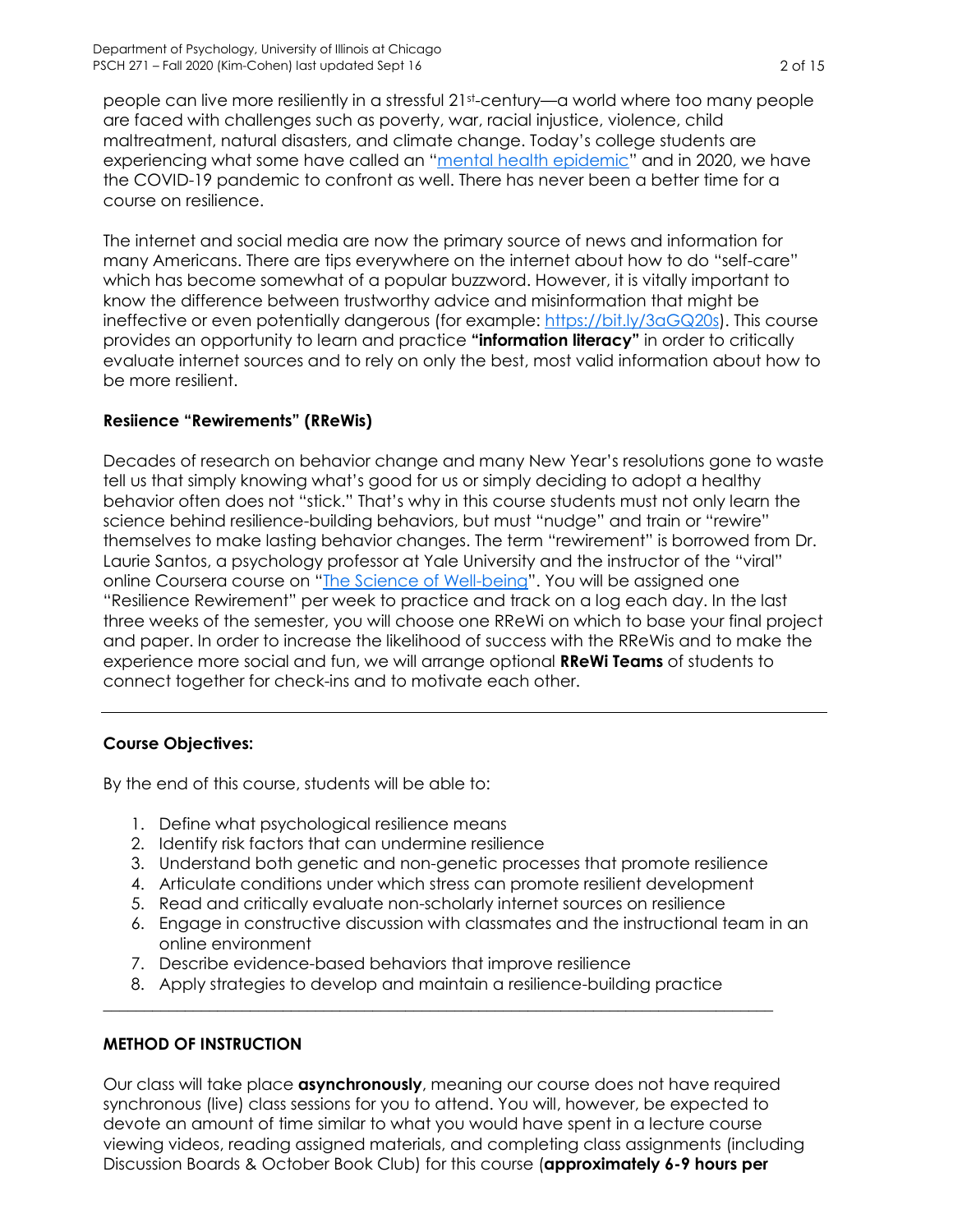**week**). In addition, you will be expected to devote 10-20 minutes per day to practice Resilience Rewirements. There are no "traditional" exams in this course, but students will spend time studying for 5 quizzes, and completing a midterm self-reflection. Near the end of the semester, students will conduct research on a Resilience Rewirement of their choice and write a [final paper](#page-8-0) that is no longer than 5 pages, double-spaced.

In addition, our class has optional **live sessions via Zoom** in which your TAs and I will be available for real-time discussions and activities. We will meet at the time indicated in the schedule of classes (**Thursdays 3:30-4:30pm**). These synchronous sessions will be recorded and made available on the course Blackboard. Please email me if you have concerns about being recorded and we will work together to find ways to accommodate or assist you so you can still participate in these live sessions without your video on. Good for you for reading this far. For extra credit, email Dr. Kim-Cohen with the name of your favorite animal no later than 5:00pm on September 5. But please keep this quiet and let other students figure it out on their own. Keep reading for more surprises.

# **Discussion Groups**

In order to foster a stronger sense of community, students will be randomly assigned to **four discussion groups of 40 students** each for the entire semester. [Discussion Board assignments](#page-6-1) will be conducted within each group rather than with the entire class of 160 students. You will receive an email with **your group assignment** (Groups 1-4) and you interact with and hopefully get to know members of your group over the coming weeks. In order to foster inclusiveness, group assignments are final and cannot be changed.

### <span id="page-2-0"></span>**COURSE BLACKBOARD**

Our Blackboard course site has been organized to facilitate both access to course materials and to a broad array of UIC campus resources and community information such as advising support, online events, health and wellness tools, etc. The information is provided at the university, college, and department/course levels to help you more efficiently navigate to the resources and tools you need to be successful in your courses this semester. Students are expected to **log into the course site at regularly (every 24 hours recommended)** to learn about any developments related to the course as well as to upload assignments and communicate with classmates. For all technical questions about Blackboard, email ACCC Learning Technology Solutions at [LTS@uic.edu.](mailto:LTS@uic.edu)

### **Course Communication**

Engaging in clear and frequent two-way communication in this asynchronous course will be critical for success. The best way to contact Dr. K-C and the course TAs is via [email.](#page-0-1) **Please include in the subject line "PSCH 271."** We will strive to reply to your emails within a 24-hour period M-F and possibly longer on weekends. We ask that you do your best to reply back quickly, especially when communicating about scheduling a time to meet by phone or Zoom. When requesting meetings, please list several days & times when you are available so that we can easily find a time that will work for us both.

**Weekly announcements, a "to-do" checklist, and reminders** will be posted on the Blackboard Announcements page and emailed to the class. These communications are important and part of your weekly **required** reading assignments. Please do not ignore them.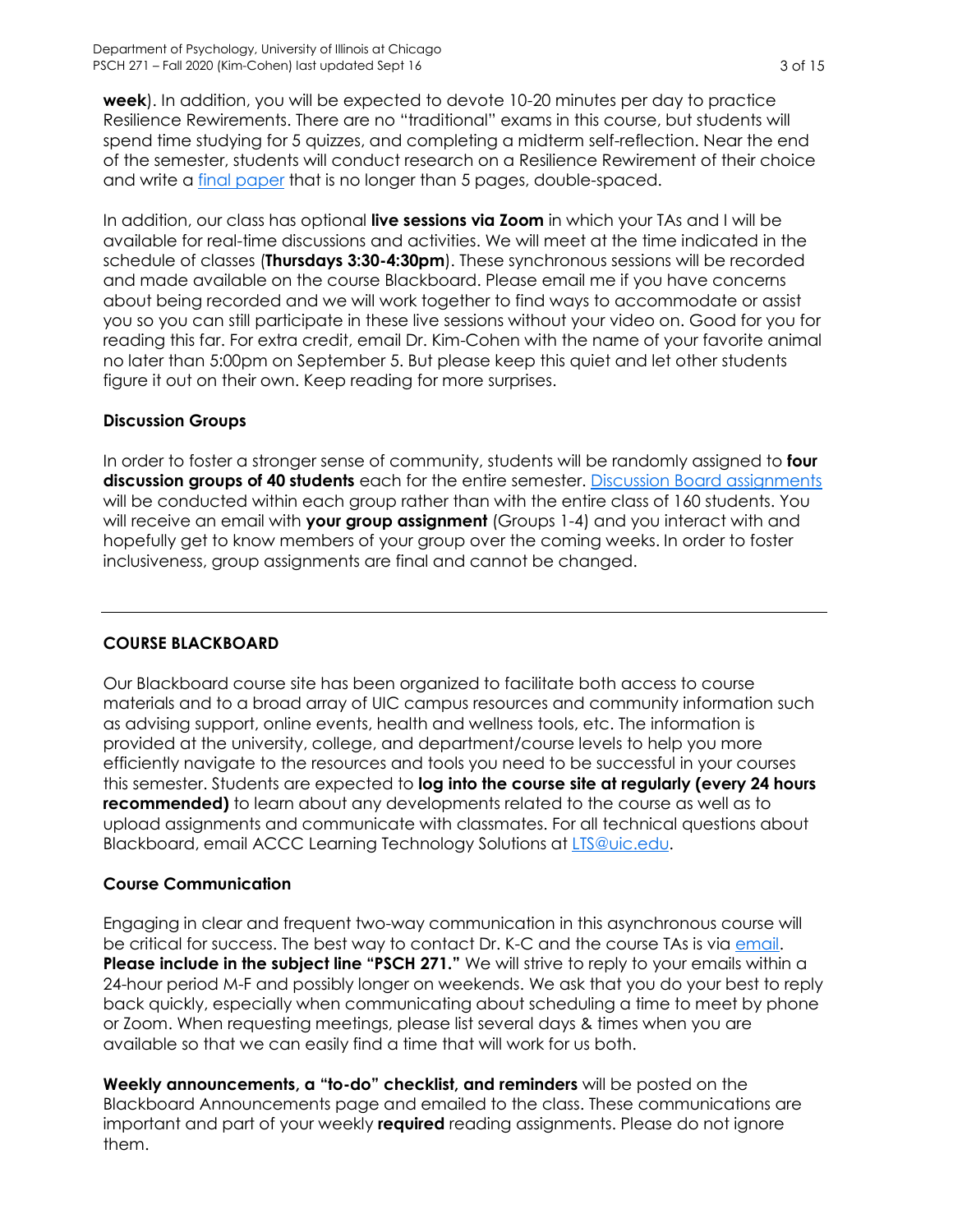**Drop-in Hours**: Please feel free to drop-in without an appointment to Dr. K-C's weekly **office hours on Wednesdays 2:30-3:30pm** via Zoom. The **meeting ID (927 0047 7270) and passcode (rA1z!T8g )** will always remain the same. You may also click on the invitation link: [https://uic.zoom.us/j/92700477270?pwd=VDNaa1lla3dMNFpPM0t1bEpvQjErZz09.](https://uic.zoom.us/j/92700477270?pwd=VDNaa1lla3dMNFpPM0t1bEpvQjErZz09)

**TA office hours** will be by appointment and they would be happy to make themselves available to speak with you. Please reach out to Veronica & Sushma directly via email and again, suggest several dates and times when you are free to meet virtually.

An optional **Community Discussion Board** for the entire class is available in Blackboard for anyone to ask a question about the syllabus, make an announcement about resiliencerelated events and resources, seek encouragement from classmates for practicing Resilience Rewirements, etc. Dr. K-C and the TAs will occasionally check to see if we can answer questions, but this Community Discussion Board is meant to be **run primarily by students for students**. Any urgent questions should be emailed to the instructional team directly.

### **Course "Netiquette" Guidelines**

Netiquette is a set of rules for behaving properly online. Much of our communication in this course will take place in the forums and through email. Here are some guidelines for online communication in this course:

- **Be sensitive** to different cultural and linguistic backgrounds, as well as different political and religious beliefs.
- **Use good taste** when composing your responses. Swearing and profanity should be avoided. Also consider that slang terms can be misunderstood or misinterpreted.
- **Don't use all capital letters** when composing your responses. This can be considered "shouting" on the Internet and is regarded as impolite or aggressive. It can also be stressful on the eye when trying to read your message.
- **Be respectful** of others' views and opinions. Avoid "flaming" (publicly attacking or insulting) others.
- **Be careful** when using acronyms. If you use an acronym it is best to spell out its meaning first, then put the acronym in parentheses afterward, for example: Frequently Asked Questions (FAQs). After that you can use the acronym freely throughout your message.
- **Use good grammar and spelling**, and avoid using text messaging shortcuts.
- In emails, **always identify yourself and what class and section you are in**. It is a good practice to put your course and section in the subject line. This helps your instructor identify course related emails.

# <span id="page-3-0"></span>**COURSE MATERIALS**

Online students will need regular access to a personal computer that runs on a broadband internet connection. Please contact ACCC to request and borrow a laptop or be assigned a hotspot for the semester if you do not have the required hardware and internet capabilities. [https://accc.uic.edu/contingency/online-learning-students/basic](https://accc.uic.edu/contingency/online-learning-students/basic-requirements-students/technology-tools-students/)[requirements-students/technology-tools-students/](https://accc.uic.edu/contingency/online-learning-students/basic-requirements-students/technology-tools-students/)

There is no textbook for this course, mainly because there are no psychology textbooks on the topic resilience. Also, in order to help students save money, I have carefully curated a selection of free materials that are already available on the web or PDFs that I can share with you according to [UIC's Fair Use Policy](https://researchguides.uic.edu/copyright/fairuse).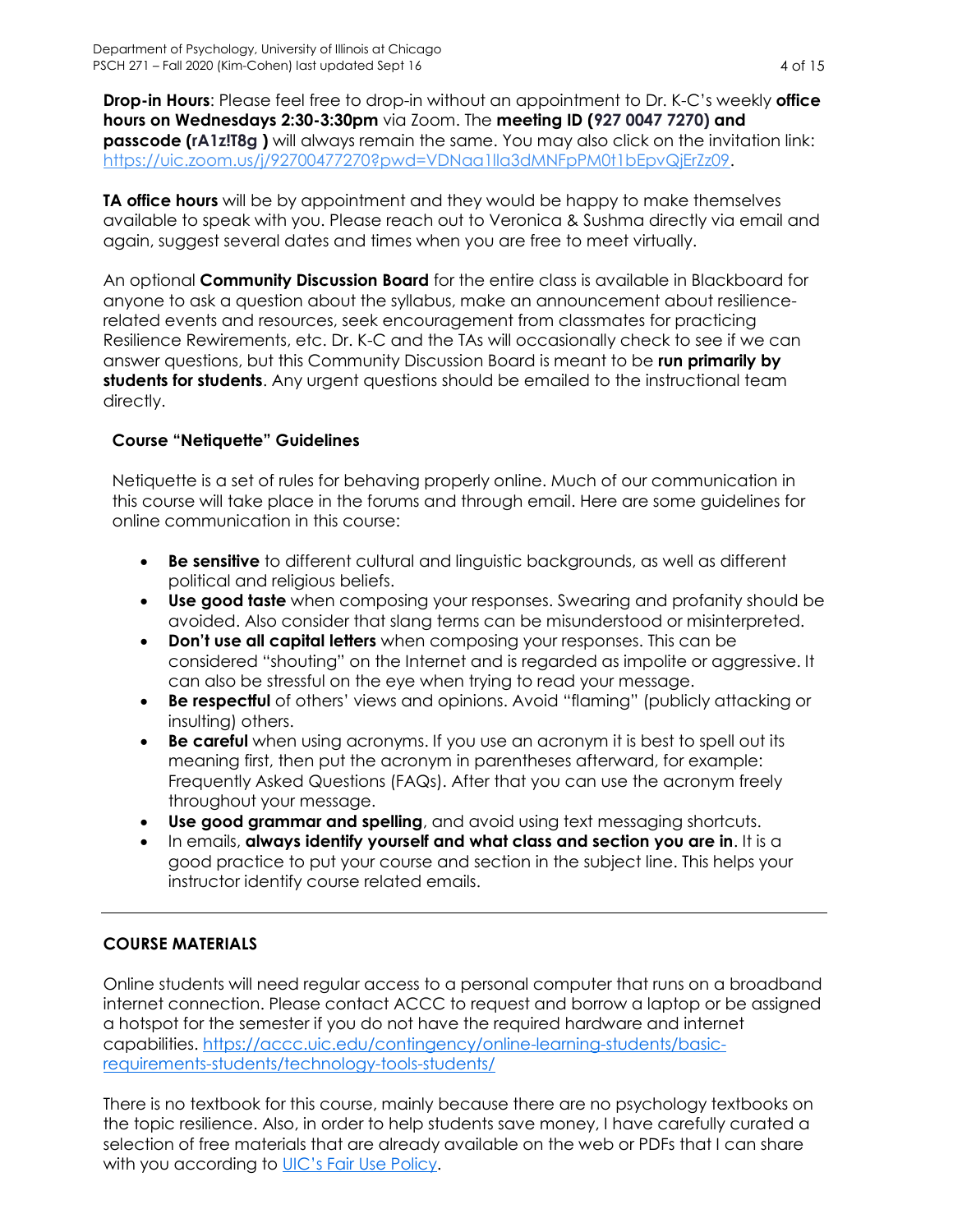The only materials I cannot provide for free are the four memoirs that students can choose from for the October Book Club assignment. You will choose only 1 of the books on the list below, which can be purchased from the UIC Bookstore, borrowed from your local public library, or you may rent/borrow an ebook (see [https://www.moneycrashers.com/rent](https://www.moneycrashers.com/rent-borrow-ebooks-online/)[borrow-ebooks-online/](https://www.moneycrashers.com/rent-borrow-ebooks-online/) for guidance).

# <span id="page-4-1"></span>**October Book Club List of Memoirs (choose one)**

Although you are welcome to choose a book and start reading early, you may want to wait a few weeks so that you can analyze the book while applying new knowledge about resilience. **Please be forewarned** that all of these autobiographies contain stories of the authors' experiences with trauma, loss, and adversity which can be difficult to read, but they also describe paths toward recovery and resilience which is ultimately positive and uplifting. Please click on the links to reviews of each book so that you can make an informed choice. Details about the Book Club/Case Study assignment (**DUE Sunday November 1st**) will be provided in mid-September.

- *Butterfly Boy: Memories of a Chicano Mariposa* by Rigoberto González (2006) [https://www.goodreads.com/book/show/574298.Butterfly\\_Boy](https://www.goodreads.com/book/show/574298.Butterfly_Boy)
- *Know My Name* by Chanel Miller (2019) <https://www.goodreads.com/book/show/50196744-know-my-name>
- *Men We Reaped* by Jesmyn Ward (2013) <https://www.goodreads.com/book/show/17286683-men-we-reaped>
- *Educated* by Tara Westover (2018) <https://www.goodreads.com/book/show/35133922-educated>

# <span id="page-4-0"></span>**COURSE POLICIES**

### **Respect for Copyright**

Please protect the integrity of all course materials and content. By enrolling in this course, you agree to honor this request. Be mindful of the hard work and time that instructors and TAs put into creating course materials such as exam and quiz questions, worksheets, lecture videos, Powerpoint slides, and reading materials. Please do not upload course materials not created by you onto third-party websites or share content with anyone who is not enrolled in our course. I am grateful for your cooperation in honoring this important request. In the same email to me, tell me your favorite ice cream flavor.

### **Our Inclusive Learning Environment**

UIC values diversity and inclusion. Regardless of age, disability, ethnicity, race, gender, gender identity, sexual orientation, socioeconomic status, geographic background, religion, political ideology, language, or culture, we expect all members of this class to contribute to a respectful, welcoming, and inclusive environment for every other member of our class. If there are aspects of the instruction or design of this course that result in barriers to your inclusion, engagement, accurate assessment or achievement, please notify me as soon as possible.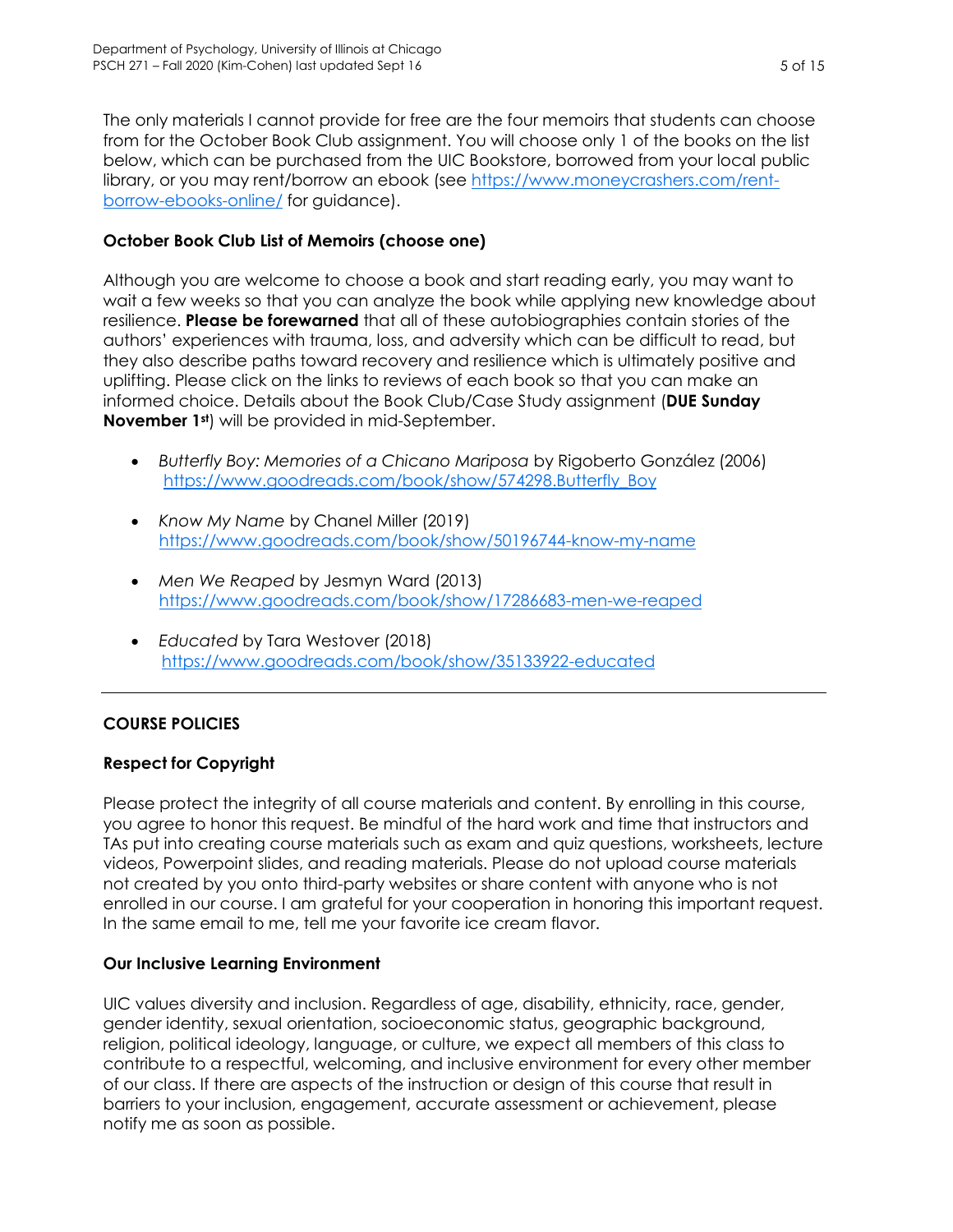**Accommodations for Disabilities.** UIC is committed to full inclusion and participation of people with disabilities in all aspects of university life. If you face or anticipate disabilityrelated barriers while at UIC, please connect with the Disability Resource Center (DRC) via email at drc@uic.edu, or call (312) 413-2183 to create a plan for reasonable accommodations. In order to receive accommodations, you will need to disclose the disability to the DRC, complete an interactive registration process with the DRC, and provide me with a Letter of Accommodation (LOA). Upon receipt of a LOA, I will gladly work with you and the DRC to implement approved accommodations.

### **Academic Integrity - Student Community Standards**

UIC is an academic community committed to providing an environment in which research, learning, and scholarship can flourish and in which all endeavors are guided by academic and professional integrity. In this community, all members including faculty, administrators, staff, and students alike share the responsibility to uphold the highest standards of academic honesty and quality of academic work so that such a collegial and productive environment exists.

As a student and member of the UIC community, you are expected to adhere to the [Community Standards of integrity,](https://dos.uic.edu/community-standards/) accountability, and respect in all of your academic endeavors. When [accusations of academic dishonesty](https://dos.uic.edu/community-standards/academic-integrity/) occur, the Office of the Dean of Students investigates and adjudicates suspected violations of this student code. Unacceptable behavior includes cheating, unauthorized collaboration, fabrication or falsification, plagiarism, multiple submissions without instructor permission, using unauthorized study aids, coercion regarding grading or evaluation of coursework, and facilitating academic misconduct. Please review the [UIC Student Disciplinary Policy](https://dos.uic.edu/wp-content/uploads/sites/262/2018/10/DOS-Student-Disciplinary-Policy-2018-2019-FINAL.pdf) for additional information about the process by which instances of academic misconduct are handled towards the goal of developing responsible student behavior.

By submitting your assignments for grading you acknowledge these terms, you declare that your work is solely your own, and you promise that, unless authorized by the instructor or proctor, you have not communicated with anyone in any way during an exam or other online assessment. Let's embrace what it means to be a UIC community member and together be committed to the values of integrity.

### **Privacy Notification and Policy for Video Recording of Synchronous Class Sessions**

We will be recording the optional live (synchronous) sessions for students who are unable to attend. The recording feature for others is disabled so that no one else will be able to record this session through Zoom or Blackboard Collaborate. Recording by other means is not permitted. The recorded class sessions will be posted on our Blackboard class website unless otherwise notified.

If you have privacy concerns and do not wish to appear in the recording, turn OFF your video and notify me in writing (via email) prior to the next class session. If you prefer to use a pseudonym instead of your name, please let me know what name you will be using, so that I can identify you during the class session. If you would like to ask a question, you may do so privately through the chat feature by addressing your question to me or your TA only (and not to "everyone"), or you may contact me or your TA by email. If you have questions or concerns about this video recording policy, please contact me by the end of the Week 2.

**Participation & Engagement:** Research has shown that students can only learn a limited amount from lectures alone, no matter how clear or entertaining. People learn more from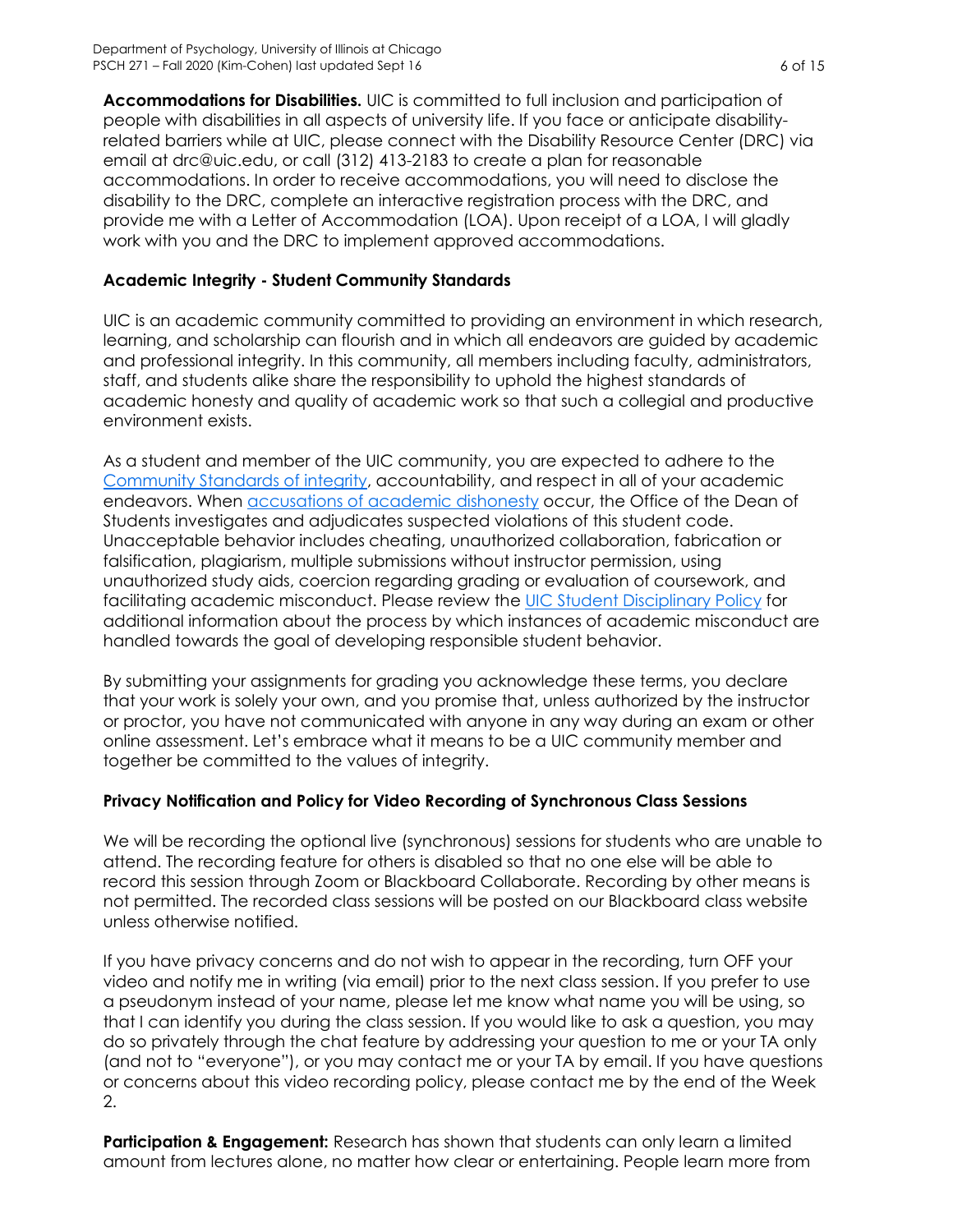being actively engaged and grappling with the material while learning. Therefore, active participation and collaboration is an integral part of your learning in this course, and is strongly encouraged.

**Religious holidays:** I will make every effort to avoid scheduling exams or requiring student assignments to be submitted on [religious holidays.](https://oae.uic.edu/religious-calendar/) If you wish to observe your religious holidays, please notify me **by the tenth day of the semester** of the date when you will be unable to submit an assignment by the due date. If the religious holiday is observed on or before the tenth day of the semester, please notify me **at least five days in advance** of the date when you will be unavailable to complete an assignment. If a quiz or assignment is due during your absence, you will be given a quiz or assignment equivalent to the one completed by those students in attendance. Students may appeal through campus grievance procedures for religious accommodations.

**Late Assignment Policy:** It is best to submit assignments before the due date, but we understand that life happens and we're currently in the midst of a pandemic. Therefore, **late submissions are permitted for all assignments except for Friday Quizzes** which must be taken on the scheduled day and time. Keep in mind that only your top 3 Friday Quizzes will count toward your final grade.

If you missed a due date, please do your best to submit the assignment as soon as possible. Typically, in the absence of a DRC Letter of Accommodation, any assignment submitted more than 24 hours past the due date will lose 10% of the total points possible on the assignment. For example, an assignment worth up to 50 points will lose 5 points. Five days past the due date results in a 20% deduction, and 10 days or more past the due date results in a 30% deduction. Okay, now add to the same message to me a movie or TV show you like. Remember to do this no later than 5:00pm on Friday, September 5.

If you find yourself falling behind and having trouble keeping up with assignments, **please do not hesitate to reach out to me by email.** What's important is that you complete assignments, learn something, and get credit for the course while protecting your mental health and strengthening your resilience, so **please do not give up and disappear without communicating with me first.**

### <span id="page-6-0"></span>**COURSE REQUIREMENTS, RESILIENCE REWIREMENTS, & GRADING: (322 points total)**

The course is designed with a variety of assignments with each one worth no more than 16% of the total grade. Some assignments will be graded simply for completion according to instructions & timeliness, and others will be evaluated for quality. This means that there is no single assignment that will "make or break" your course grade, and assignments are designed to motivate you to keep up with the weekly content and learning opportunities. I believe everyone can benefit from learning more about resilience so I encourage you to set aside time every week this semester to do this important work.

**\*Note that in this course each week starts on Mondays and ends on Sundays. Please label each week "Week 1, Week 2, Week 3 etc." on every Monday of your calendar starting on August 24th.**

**\*Note that all assignments are due on the dates indicated below (typically Thursday, Friday, or Sunday) by 11:59PM. See also the [Course Calendar.](#page-9-0)**

<span id="page-6-1"></span>*1. Discussion Board Posts & Replies (65 points).* We will use several different online tools such as Discussion Board and VoiceThread in Blackboard and shared Google tools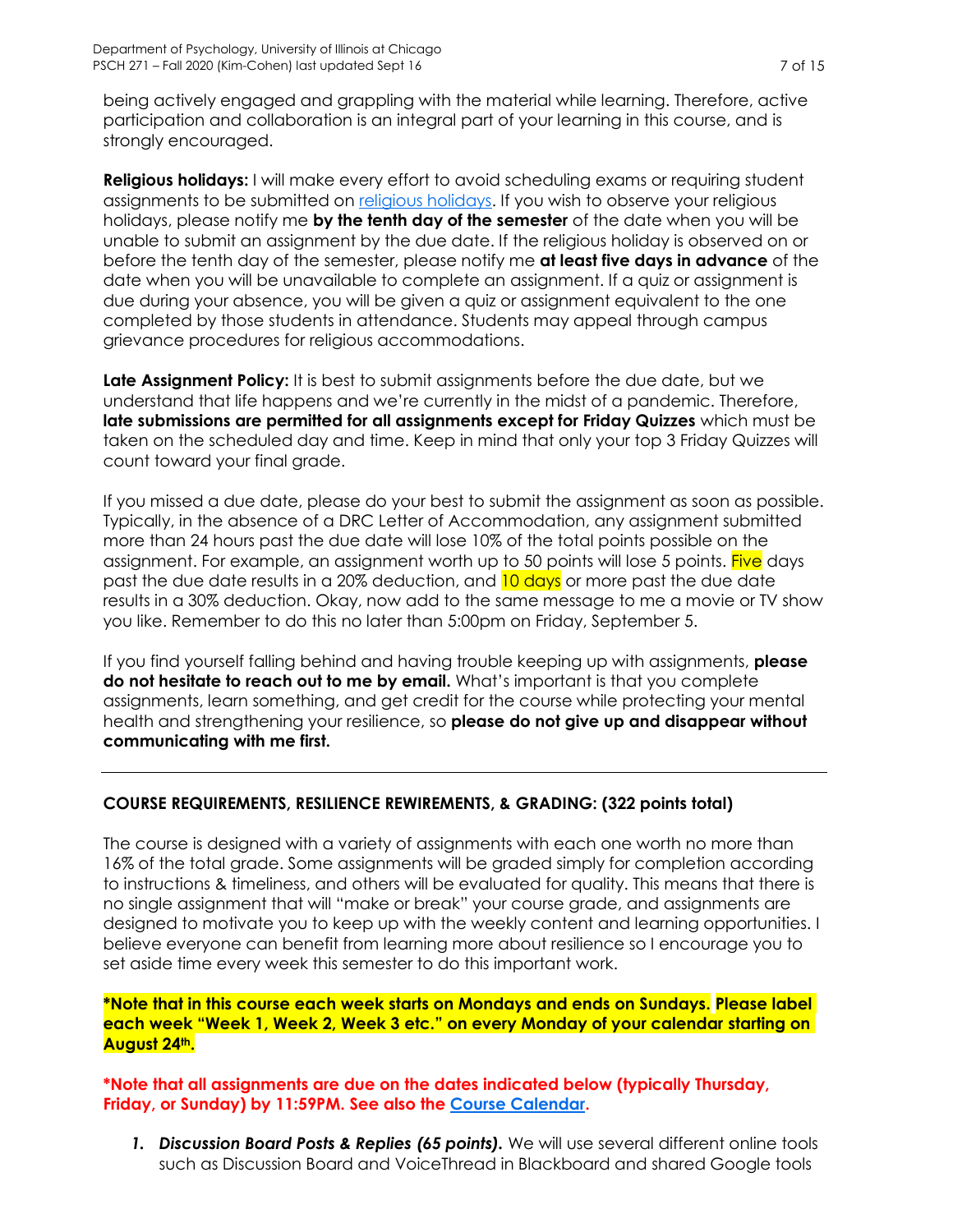to generate class discussions and create a sense of community. There will be **four discussion board assignments** (each worth 15 points) throughout the semester (**Weeks 2, 4, 7, & 12**) in addition to the **Introduce Yourself assignment** (5 points) in Week 1. For Discussion Board assignments, students will be asked to respond to one of several prompts/questions with an "original post" and to reply to two classmates' threads. Instructions and prompts will differ based on the content. Please keep in mind that to do a good job, you will want to **budget approximately 1 hour or more** to writing an original post and two replies. All Discussion Board assignments are **due on Thursdays (original post) and Sundays (replies to classmates)** in the week they are assigned.

- *2. Friday Quizzes (Best 3 out of 5; 24 points each x 3 = 72 points total***).** Five short multiple-choice or True-False quizzes of 12 questions each will be given on Fridays in **Weeks 3, 5, 8, 11 & 13** via Blackboard. The content covered in each quiz will be the material covered since the last quiz. Specific dates are:
	- **Sept 4: Extra credit Practice Quiz on the syllabus & course Blackboard**
	- **Sept 11, Sept 25, Oct 16, Nov 6, Nov 20**

All quizzes will made available on BB for a **12-hour window** starting at **12pm on Fridays** in the week they are assigned and **must be completed by 11:59pm**. Once you start taking the quiz, you will be given **24 minutes** to complete it. Please do not wait until 11:39pm to start the quiz; instead, give yourself plenty of time to log-in to Blackboard and get situated. Aim to complete the quiz before 11pm if possible and then get some sleep! If you quit in the middle of a quiz, you will not be allowed to re-take the quiz. Quizzes are **open-resource** meaning that you may use any notes or materials you'd like, but you must complete the quiz on your own and you must not share quiz questions with anyone. There will be **no make-up quizzes** for any reason (except with a Letter of Accommodation), but only the best 3 scores out of 5 will count toward your final course grade.

- **3. Information Literacy Assignment (20 points).** Students will be asked to evaluate two websites to determine the trustworthiness of the information and to answer some questions on a Google Form. This exercise directly relates to the Final Paper Assignment in #7 below so please be sure to complete this assignment in order to be prepared for the final project. **DUE via SafeAssign Sunday, October 4th**.
- *4. October Book Club/Case Study Assignment (40 points).* Students will choose one book from a list of four memoirs (see [above\)](#page-4-1) to read in a **Book Club of 5-6 students.** Club members must meet virtually with each other a minimum of 2 times during the month of October to share thoughts and reactions to the book, and to analyze the resilience of the book's author. Once the analysis is complete, club members will work together to synthesize their conclusion about author. Each Book Club may choose to write a 2-3-page, double-spaced review, create a Powerpoint summary, record a podcast, <mark>design an infographic</mark>, or make a video <mark>using VoiceThread or</mark> another recording platform. Each Book Club will submit one assignment together as a group and all members will receive the same grade. Further details will be provided in mid-September. **DUE Sunday, November 1st .**
- *5. Midterm Self-reflection (30 points).* Aside from Friday Quizzes, there are no "traditional" exams in this course. Instead, students will be asked to respond to a set of open-ended questions to evaluate their own performance and learning in the course. The Midterm Self-reflection will be open from **12pm on Thursday, October 22nd to 11:59pm on Sunday, October 25th**.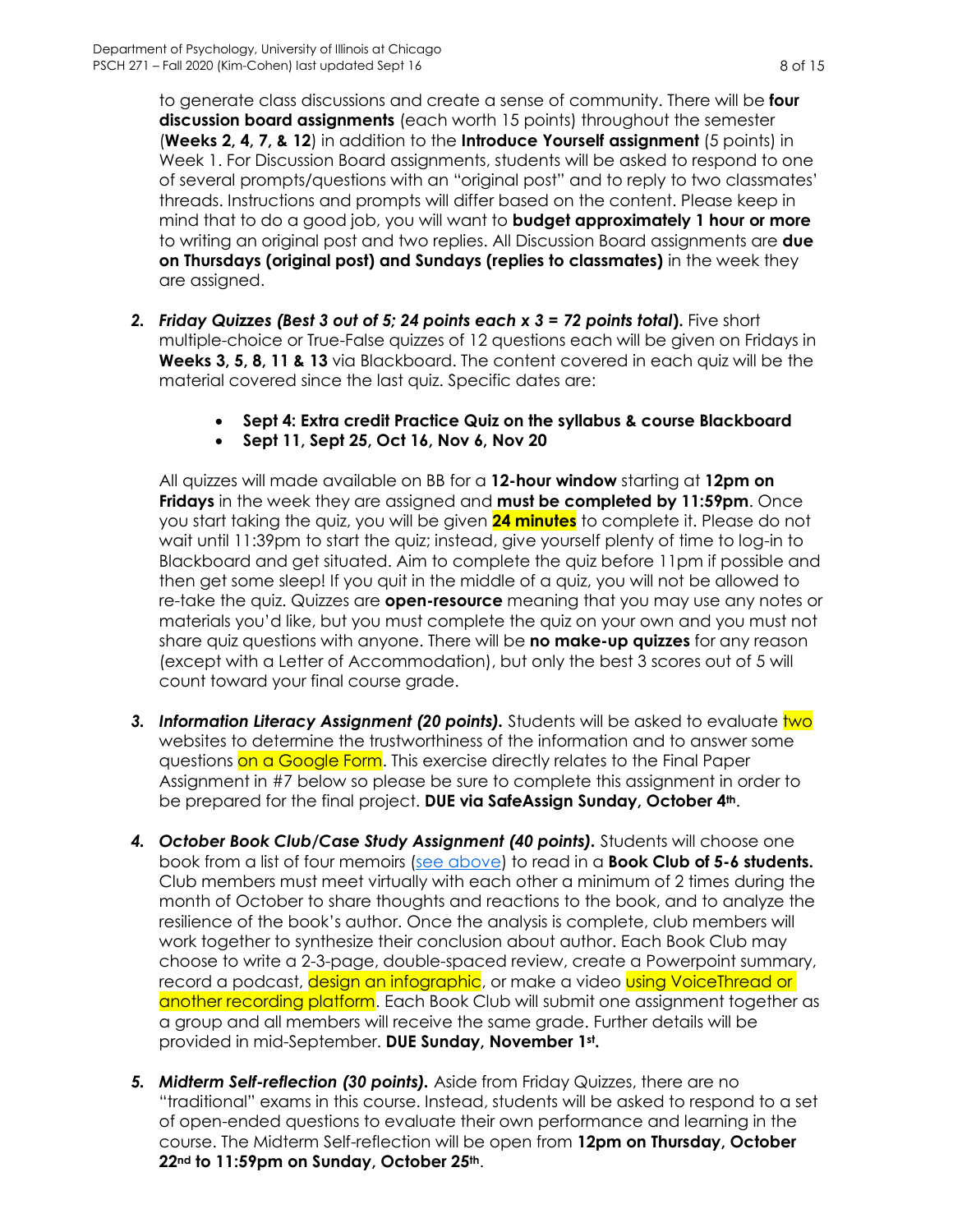- *6. Resilience Rewirements* **(3 x 15 = 45 points).** Each week, students will practice a different scientifically validated strategy (e.g., breathe, mediate, laugh, sleep) to build their own resilience. Students can earn up to 3 points for each weekly RReWi by submitting a log or other documentation of their activities on Blackboard. RReWis are not optional; they are absolutely required and I consider them to be one of the most important aspects of this course because they can help you to better manage your stress. **All RReWis are due at the end of each week on Sundays.**
- <span id="page-8-0"></span>*7. Final Resilience Rewirement Challenge Paper* **(50 points).** In the last 3 weeks of the semester, students will choose one Resilience Rewirement to practice in earnest while conducting research on the evidence showing that the particular RReWi does indeed promote resilience. Papers require a minimum of 3 references: 2 references must be internet sources—the kind you find by "Googling" your topic, and the 3rd reference must be an empirical study published in a scholarly journal. In addition to summarizing your three references, you will evaluate your internet sources using The CRAAP Test, and discuss evidence-based strategies you used to develop your RReWi into a healthy habit. The paper will end with a personal reflection on your experience of the Final RReWi Challenge plus a final course self-reflection. The paper must be written in APA style, no **more than 5 pages**, double-spaced, PLUS a title page & references page (no abstract necessary). **DUE Sunday, December 6th.**

| Letter Grade | Minimum Points  | Percentage     |
|--------------|-----------------|----------------|
|              | 289.8           | $90\% - 100\%$ |
|              | 257.6           | $80\% - 89\%$  |
|              | 225.4           | 70% - 79%      |
|              | 193.2           | $60\% - 69\%$  |
|              | Less than 193.2 | <  ለበ%         |

**GRADING POLICY:** Final grades will be determined by total points as follows.

*EXTRA CREDIT:* There will be a few extra credit opportunities provided throughout the semester so keep checking in on Blackboard, watch recorded lectures, and read my weekly emails and announcements!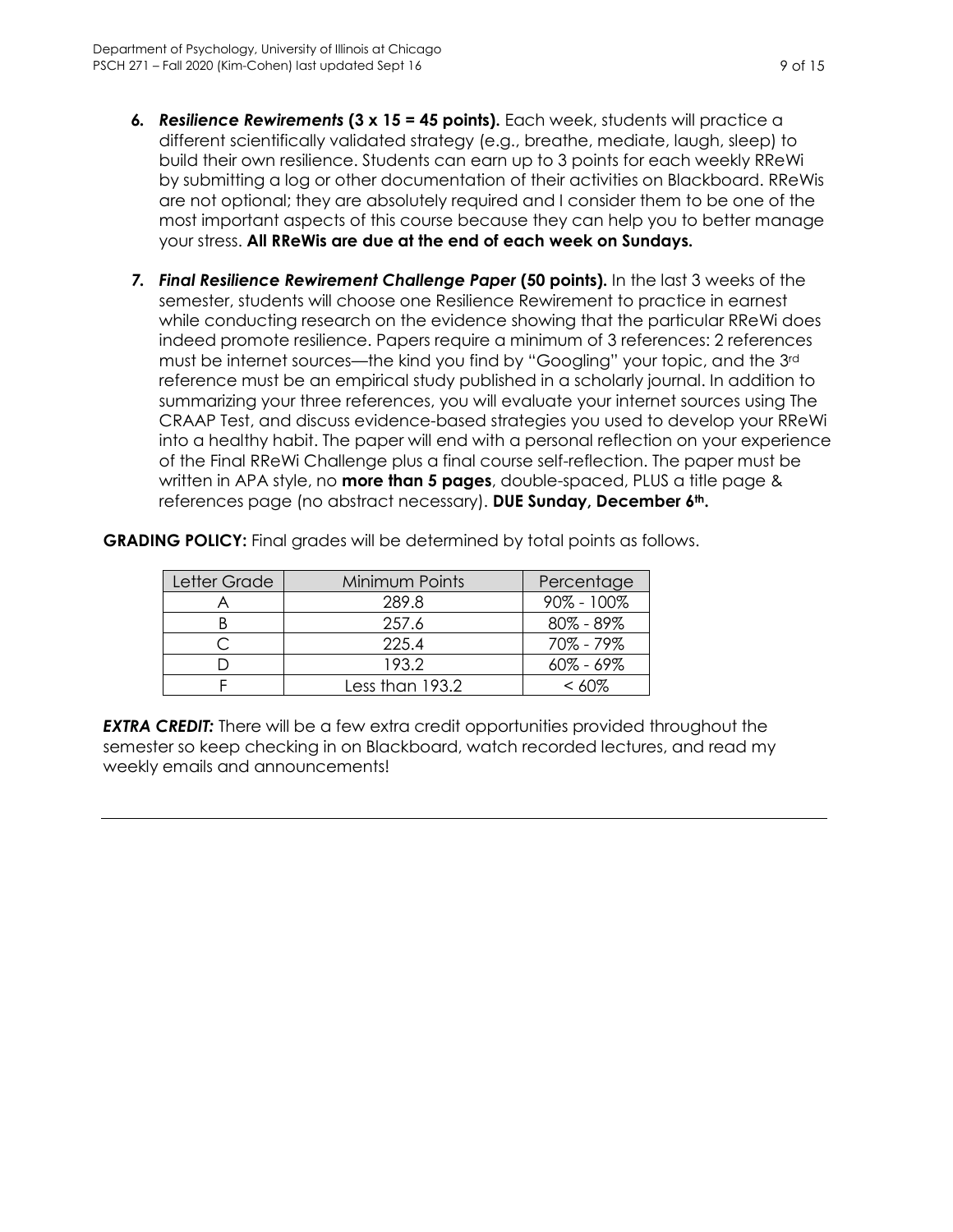### **COURSE CALENDAR**

This calendar provides only an outline of each week's content. Please see the **Weekly Content folder in Blackboard** for specific details of readings/videos, assignments, and Resilience Rewirements for each week of the semester.

**Each week starts on a Monday and ends with a Sunday** when weekly Resilience Rewirements are due. Each week, there will be either a Discussion Board OR Quiz, but the two will never be due in the same week. Assignment types are color-coded to help you keep track. Any changes to the calendar will be announced on Blackboard and via email.

Please note that **all due dates** in this course are by **11:59pm on Thursdays, Fridays, and Sundays** depending on the week. The earlier part of each week should be spent on reading & watching assignments.

<span id="page-9-1"></span><span id="page-9-0"></span>

| <b>Week</b><br>#                                        | <b>Topic</b>                                                                  | <b>Due Dates</b> | Assignment                                                  | <b>Points</b><br><b>Possible</b> |
|---------------------------------------------------------|-------------------------------------------------------------------------------|------------------|-------------------------------------------------------------|----------------------------------|
|                                                         | Overview, history & definition of                                             | Sunday 8/30      | Discussion Board - Introduce Yourself assignment            | 5                                |
|                                                         | resilience<br>How is resilience defined & what<br>promotes it?                |                  | RReWi #0: Assess your resilience<br>$R$ ReWi $#1$ : Breathe | 6                                |
| 2                                                       | What does "good adjustment" look<br>like?                                     | Friday 9/4       | <b>Extra Credit Practice Quiz - syllabus &amp; BB</b>       | $2$ EC                           |
|                                                         |                                                                               | Thursday 9/3     | Discussion Board 1 - Risk, Resilience & Well-being          | 15                               |
|                                                         |                                                                               | Sunday 9/6       | Discussion Board Replies to 2 classmates                    |                                  |
|                                                         |                                                                               |                  | RReWi #2: Resilience Soundtrack & Singalong                 | 3                                |
| (Last day to Add/Drop a Course - Friday, September 4th) |                                                                               |                  |                                                             |                                  |
| 3                                                       | What undermines resilience? Risk, stress,<br>trauma, adversity                | Friday 9/11      | Friday Quiz 1 (Available from 12pm on Friday)               | 24                               |
|                                                         |                                                                               | Sunday 9/13      | RReWi #3: Gratitude Journal                                 | 3                                |
| 4                                                       | The physiology of stress<br>• HPA Axis & allostatic load                      | Thursday 9/17    | Discussion Board 2 – Risk, Stress, Trauma & Adversity       | 15                               |
|                                                         |                                                                               | Sunday 9/20      | Discussion Board Replies to 2 classmates                    |                                  |
|                                                         |                                                                               |                  | RReWi #4: Exercise                                          | 3                                |
| <b>Weeks 1-4 Total Possible Points</b>                  |                                                                               |                  | 74                                                          |                                  |
| 5                                                       | How does stress "get under the skin"?<br>• epigenetics, telomeres (mediation) | Friday 9/25      | Friday Quiz 2 (Available from 12pm on Friday)               | 24                               |
|                                                         |                                                                               | Sunday 9/27      | RReWi #5: Sleep                                             | 3                                |
| <b>Start October Book Club</b>                          |                                                                               |                  |                                                             |                                  |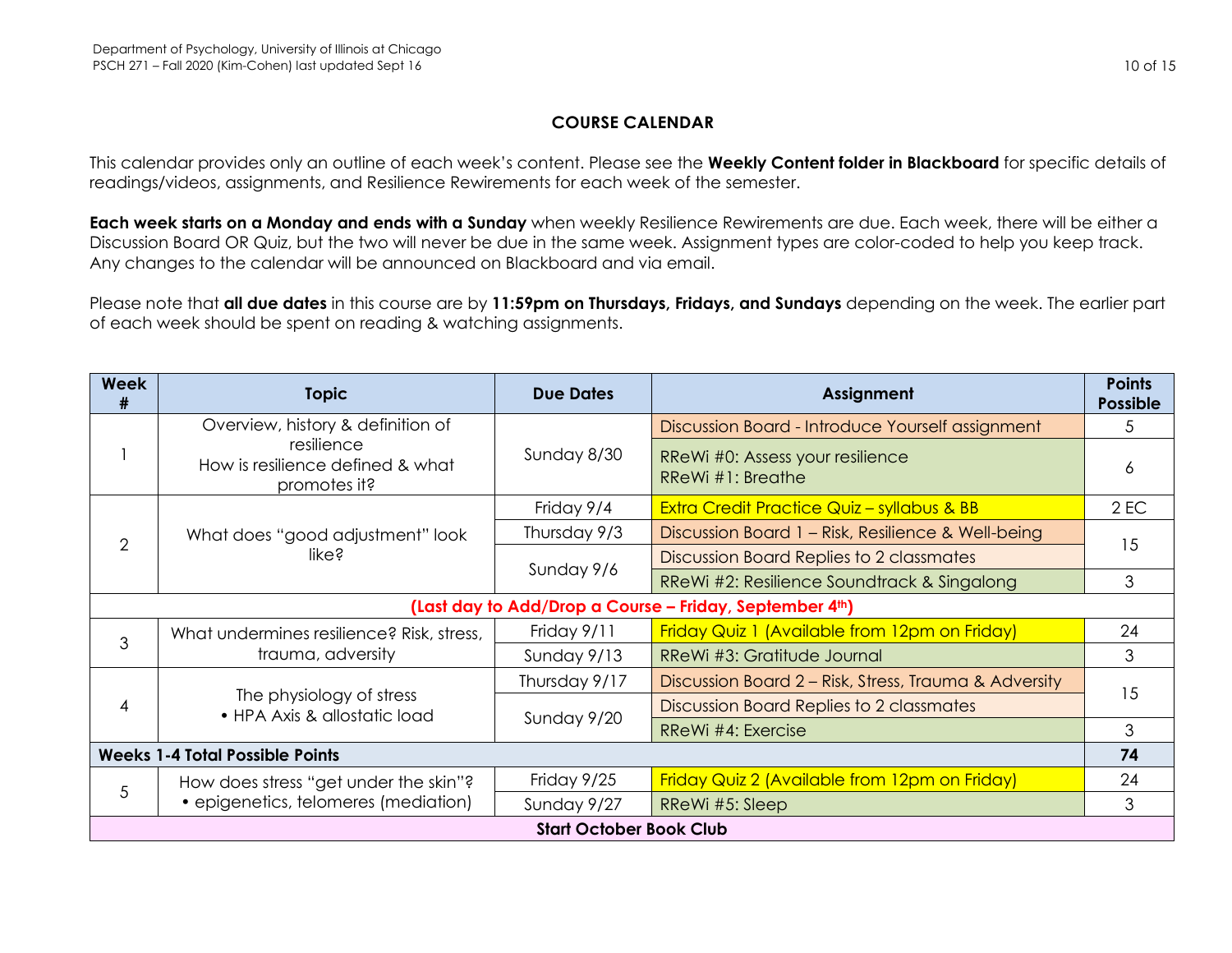|                                                   | Who is most at risk & when? Diathesis-                                                        |                     | Information Literacy Assignment                                            | 20  |  |
|---------------------------------------------------|-----------------------------------------------------------------------------------------------|---------------------|----------------------------------------------------------------------------|-----|--|
| 6                                                 | stress & GxE (moderation)<br>• How to do your own internet research:<br>Information Literacy  | Sunday 10/4         | RReWi #6: Self-compassion                                                  | 3   |  |
|                                                   | "Orchids & Dandelions" - Differential                                                         | Thursday 10/7       | Discussion Board 3 – Mediators & Moderators of<br><b>Stress</b>            | 15  |  |
| $\overline{7}$                                    | Susceptibility & the Plasticity Hypothesis                                                    | <b>Sunday 10/11</b> | Discussion Board Replies to 2 classmates                                   |     |  |
| 8                                                 |                                                                                               |                     | RReWi #7: Connect with Nature                                              | 3   |  |
|                                                   | "What doesn't kill us" Stress-                                                                | Friday 10/16        | Friday Quiz 3 (Available from 12pm on Friday)                              | 24  |  |
|                                                   | inoculation & Post-traumatic growth                                                           | <b>Sunday 10/18</b> | RReWi #8: Laugh                                                            | 3   |  |
| <b>Weeks 5-8 Total Possible Points</b>            |                                                                                               |                     | 95                                                                         |     |  |
|                                                   | *** No class meeting on Thursday, October 22nd***                                             |                     |                                                                            |     |  |
| 9                                                 | Rethinking Stress - Mindset &                                                                 | <b>Sunday 10/25</b> | Midterm Self-reflection (Available from 12pm on<br>Thursday, October 22nd) | 30  |  |
|                                                   | Reappraisal                                                                                   |                     | RReWi #9: Rethinking Stress                                                | 3   |  |
|                                                   |                                                                                               |                     | (Last day for Late Drop - Friday, October 30th)                            |     |  |
|                                                   | The Psychology of Courage                                                                     |                     | <b>Book Club/Case Study Assignment</b>                                     | 40  |  |
| 10                                                | • Operant conditioning, Avoidance &<br>Negative Reinforcement<br>Guest Lecture: Veronica Kang | Sunday 11/1         | RReWi #10: Overcome a Fear                                                 | 3   |  |
|                                                   |                                                                                               | Friday 11/6         | Friday Quiz 4 (Available from 12pm on Friday)                              | 24  |  |
| 11                                                | The Language of Resilience (half week)                                                        | Sunday 11/8         | RReWi #11: Expressive Writing                                              | 3   |  |
|                                                   | How do other people help us be more<br>resilient? - Social Connection                         | Thursday 11/12      | <b>Discussion Board 4</b>                                                  | 15  |  |
| 12                                                |                                                                                               | <b>Sunday 11/15</b> | Discussion Board Replies to 2 classmates                                   |     |  |
|                                                   | · Quotidian resilience, Attachment<br>Theory, Social Baseline Theory                          |                     | RReWi #12: Make a Social Connection                                        | 3   |  |
|                                                   | <b>Weeks 9-12 Total Possible Points</b>                                                       |                     |                                                                            | 121 |  |
|                                                   | <b>Emotion &amp; Resilience</b>                                                               | Friday 11/20        | Friday Quiz 5 (Available from 12pm on Friday)                              | 24  |  |
| 13                                                | • Emotional intelligence (RULER)<br>• Emotion regulation                                      | <b>Sunday 11/22</b> | RReWi #13: Meditate                                                        | 3   |  |
| ***No class meeting on Thursday, November 26th*** |                                                                                               |                     |                                                                            |     |  |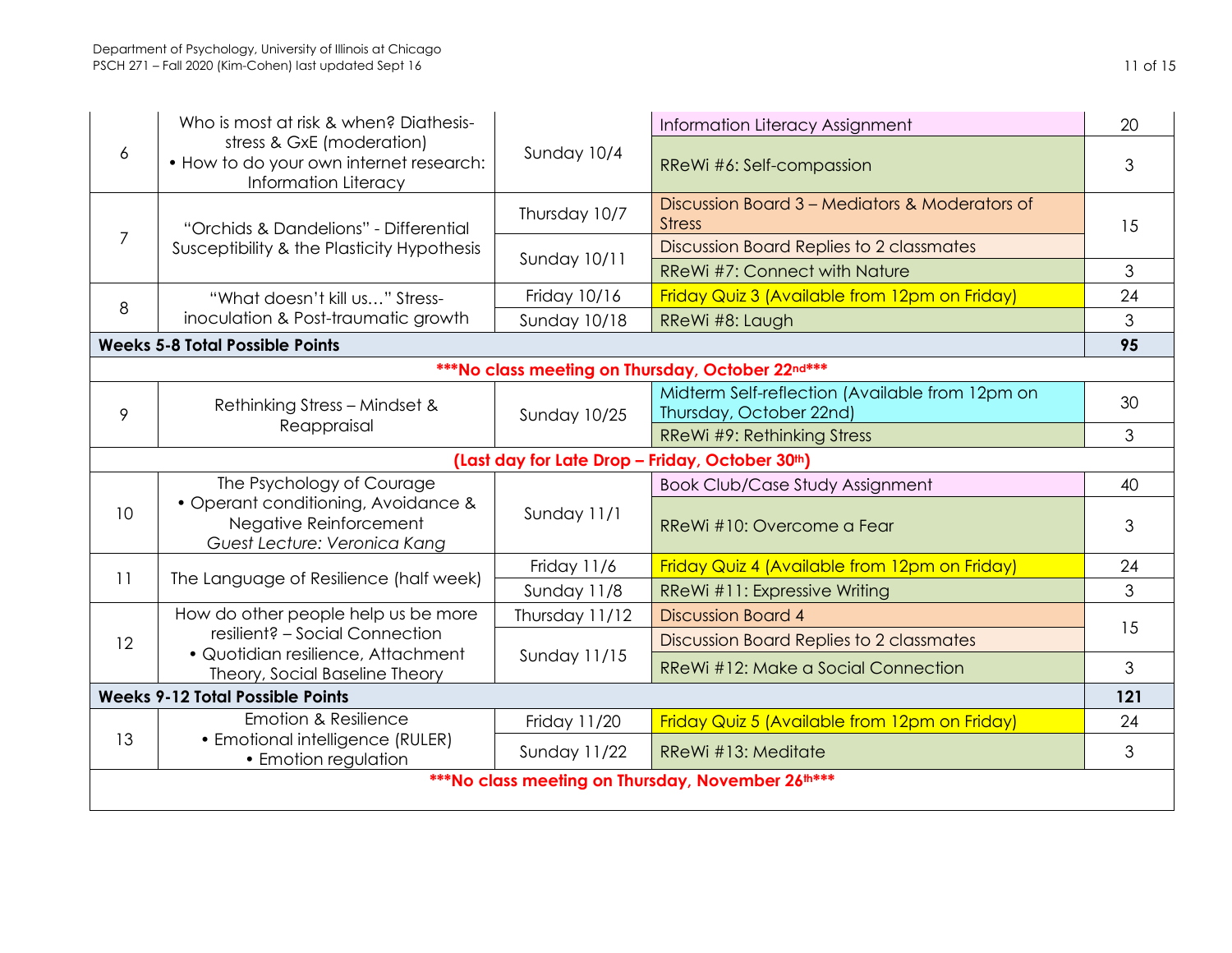| 14                                                                                                           | Happiness (Thanksgiving Break - half<br>week)             | Sunday 11/29 | RReWi #14: Gratitude Letter or "Visit" (Optional) | <b>NA</b> |
|--------------------------------------------------------------------------------------------------------------|-----------------------------------------------------------|--------------|---------------------------------------------------|-----------|
| 15                                                                                                           | Materialism vs. Meaning & Purpose<br>Final Course Wrap-up | Sunday 12/6  | Final RReWi Challenge Paper & Reflection          | 50        |
|                                                                                                              |                                                           |              | RReWi #15: How Has Your Resilience Changed?       |           |
| <b>Weeks 13-15 Total Possible Points</b>                                                                     |                                                           |              | 80                                                |           |
| <b>Total Course Points</b>                                                                                   |                                                           |              | $322*$                                            |           |
| *Note: Best 3 out of 5 Quiz Scores will be counted. 24 points each x 3 = 72 points total for Friday Quizzes. |                                                           |              |                                                   |           |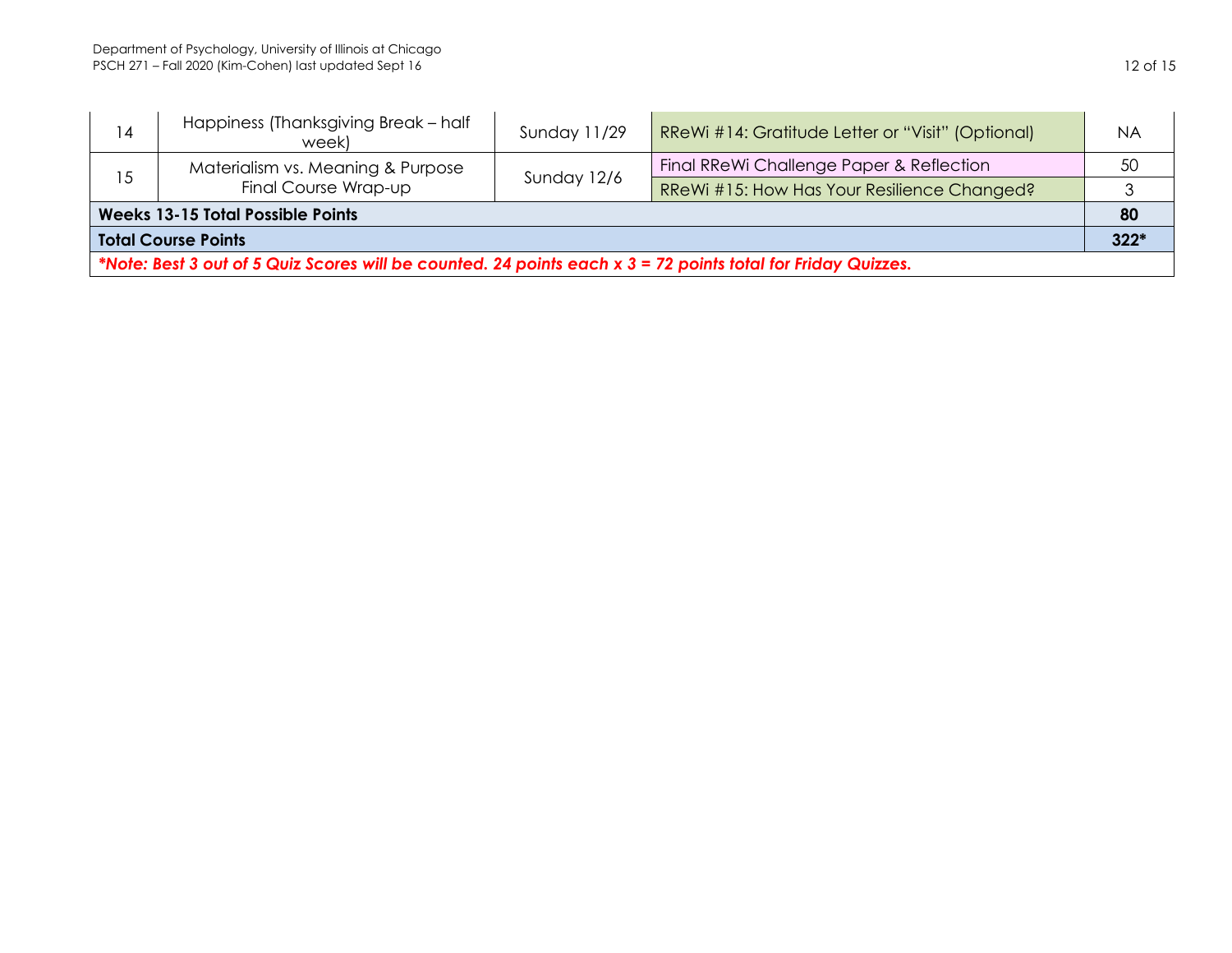### **UIC RESOURCES SUPPORTING STUDENT WELLNESS & ACADEMIC SUCCESS**

As an undergraduate at UIC, you may experience challenges such as struggles with academics, finances, student life, or your personal well-being. Please know this is completely normal and that you shouldn't hesitate to ask for help. Come to me, or if it is about an issue beyond the scope of this class, please contact your college advisors, or get help from any number of other support services and resources available to all UIC students:

- [Student Academic Resources](https://provost.uic.edu/student-resources/)
- [UIC Tutoring Resources](https://tutoring.uic.edu/)
- [Offices, Programs, and Initiatives](https://vpuaap.uic.edu/offices-and-programs/) Supporting the UIC Undergraduate Experience and Academic Programs
- Current [Student Resources](https://today.uic.edu/resources/current-students) (General, Academic, Student Support, Student Life, Technology, Health and Safety, Getting Around Campus)

Importantly, if you are in **immediate distress**, please call the UIC Counseling Center at (312) 996-3490 to speak directly with a counselor or to schedule an appointment with a counselor. If calling after business hours (which at UIC are typically from 9am -5pm, M-F), press 2 to be connected to a crisis counselor. You can find additional online mental health resources on the [Counseling Center Resources](file://///users/VeronicaYounKang/Library/Containers/com.apple.mail/Data/Library/Mail%20Downloads/881FACF4-1C6B-407A-93CB-744B7F7CE18E/Importantly,%20if%20you%20are%20in%20immediate%20distress,%20please%20call%20the%20UIC%20Counseling%20Center%20at%20(312)%20996-3490%20to%20speak%20directly%20with%20a%20counselor%20or%20to%20schedule%20an%20appointment%20with%20a%20counselor.%20%20If%20calling%20after%20business%20hours%20(which%20at%20UIC%20are%20typically%20from%209%20am%20-5%20pm,%20M-F),%20press%202%20to%20be%20connected%20to%20a%20crisis%20counselor.%20You%20can%20find%20additional%20online%20mental%20health%20resources%20on%20the%20Counseling%20Center%20Resourcespage.) page.

If you find yourself having difficulty with the course material or any other difficulties related to this course, please come talk with the instructor at any time, preferably early on (i.e., before a quiz date or paper due date). If you are having difficulty about an issue beyond this course, please contact your college advisors, or get help from any number of other support services on campus. You can get a referral to the right place, or help on the spot, from an advisor in the Office of Advising Development [\(http://advising.uic.edu/\)](http://advising.uic.edu/).

**The Writing Center** offers friendly and supportive tutors who can help you with reading and writing in any of your courses, not just English. Tutors are ready to help other writing as well, such as job applications, personal statements, and resumes. The tutor and you will work together to decide how to improve your writing. If you have not started your assignment, that is OK. A tutor can help you brainstorm or make an outline. Tutors understand that you might be using the Writing Center for the first time. They are ready to guide you through your first session. You can choose to work with a tutor in real time using chat and a white board, or submit up to 5 pages of text and receive written feedback within 48 hours. For more information and to schedule an [appointment,](https://uic.mywconline.com/) visit the [Writing Center website.](https://writingcenter.uic.edu/)

**The UIC Library** is located both on east and west campus, provides access to resources, study rooms, and research support both online via chat and in person. At Daley Library on the east side of campus, stop by the reference desk in the IDEA Commons, or make an appointment for research help on either side of campus. Learn more about library policies at [http://library.uic.edu/.](http://library.uic.edu/) To find research materials in specific subject areas view the Research Guides at [http://researchguides.uic.edu/.](http://researchguides.uic.edu/)

**The Academic Center for Excellence (ACE)** can help if you feel you need more individualized instruction in reading and/or writing, study skills, time management, etc. Please call (312) 413 0031 or visit<https://ace.uic.edu/> for more information.

**Counseling Services** are available for all UIC students. You may seek free and confidential services from the Counseling Center at [www.counseling.uic.edu.](http://www.counseling.uic.edu/) The Counseling Center is located in the Student Services Building; you may contact them at (312) 996-3490 during normal business hours (M-F, 9 am -5 pm). If calling after hours, press 2 to be connected to a crisis counselor.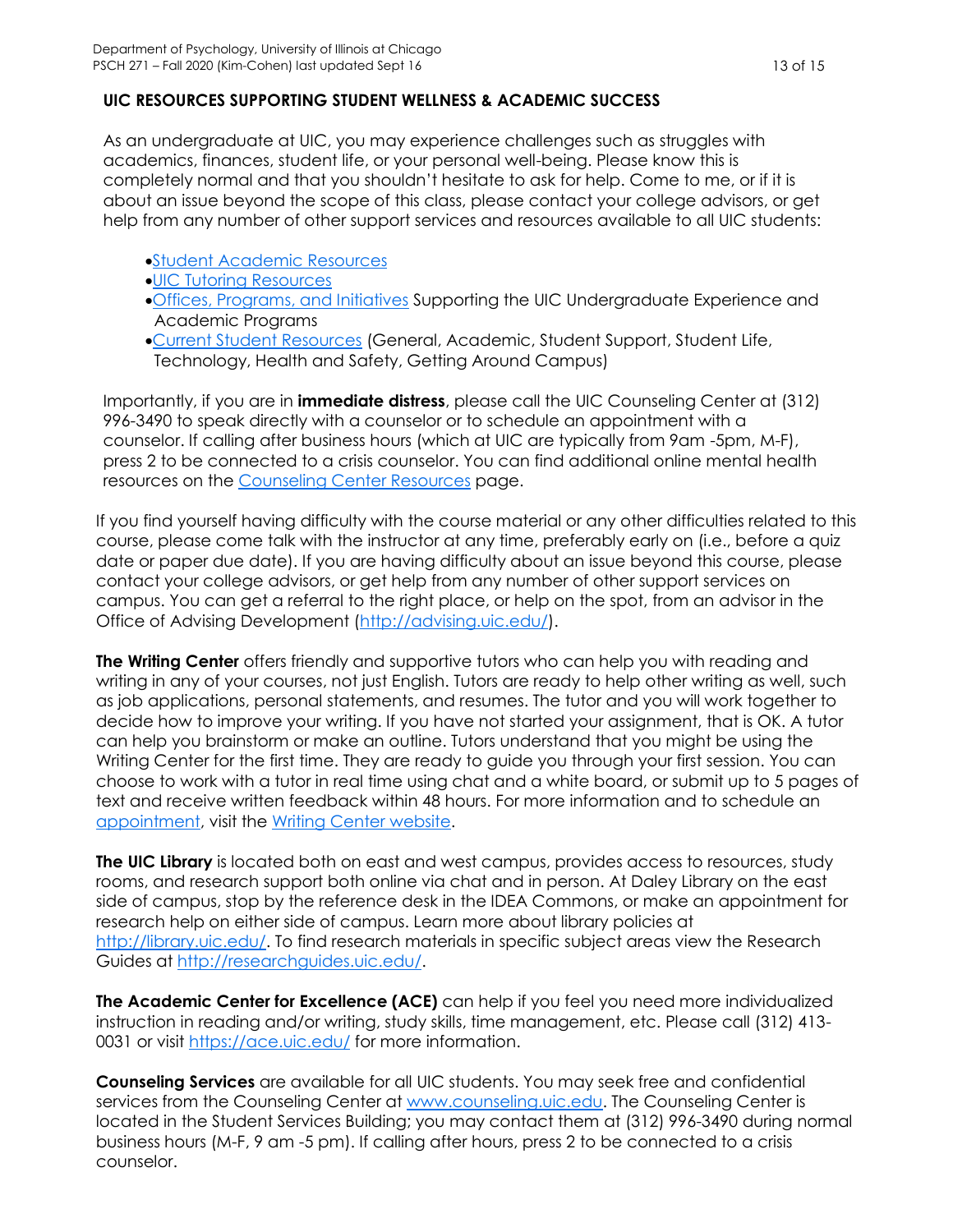**The Campus Advocacy Network** provides information and offers resources to all UIC students, faculty, and staff. Under the Title IX law you have the right to an education that is free from any form of gender-based violence and discrimination. Crimes of sexual assault, domestic violence, sexual harassment, and stalking are against the law and can be prevented. For more information or for confidential victim-services and advocacy, contact UIC's Campus Advocacy Network at 312-413-1025 or visit<http://can.uic.edu/>. To make a report to UIC's Title IX office, email [TitleIX@uic.edu](mailto:TitleIX@uic.edu) or call (312) 996-5657

**Student Veterans Affairs** serves military veterans and their dependents during their time at UIC. Student Veterans Affairs staff provide students with information about VA educational benefits, certifies GI Bill® benefits, and answers questions about life on campus. The office also has resources for students who need help making their academic pursuits as successful as possible. Veteran Integration to Academic Leadership (VITAL) program is a collaborative effort between UIC and Jesse Brown VA to provide direct assistance navigating the VA Benefits System. Student Veterans Affairs staff are located in the Office of the Dean of Students, 3030 SSB or at the Cisar Student Veteran Center, 248 SCE, in the Commuter Resource Center suite. If you have any questions, please feel free to contact Student Veterans Affairs staff at (312) 996-4857 or visit the website at [http://dos.uic.edu/studentveteranaffairs.shtml.](http://dos.uic.edu/studentveteranaffairs.shtml)

### **Campus Security**

As a UIC student, you've chosen to live in one of the nation's largest cities. But, as at any university, crime is a reality. At UIC, we are strongly committed to our public safety programs, and we encourage students to be proactive in learning what programs and services are available in case of an emergency. You are DISCOURAGED from staying in university buildings alone, including lab rooms, after hours and are ENCOURAGED to use the POLICE/STUDENT patrol escort if you are uncomfortable traveling anywhere on campus. You may request an escort to accompany you to your campus destination on foot by calling (312)996-2830, and between 11:00 pm and 7:00 am you can dial the Red Car service (312)996-6800 if you are alone and need to leave the building. Through Red Car, the university has established a safe evening transportation service for university employees, students, visitors, and other authorized individuals. The car travels between university facilities within the following general boundaries: Clinton Street on the east; Western Avenue on the west; Jackson Boulevard on the north; and, 16th on the south. This service is available only to individuals possessing a valid UIC i-card. The i-card is required to ensure the safety of the driver and other passengers. Navigate to [Life at UIC](http://www.uic.edu/uic/studentlife/campus/safety.shtml) for more information.

Also, you can download the UIC SAFE app, a free personal security tool for students, faculty, and staff. It allows you easy contact with dispatchers and first responders in case of emergency. Navigate to the [UIC SAFE Toolkit](https://ready.uic.edu/digital-materials/uic-safe-app/) to download the app.

Finally, by dialing 5-5555 from a campus phone, you can summon Police or Fire for any oncampus emergency. You may also set up the complete number, (312)355-5555, on speeddial on your cell phone.

### **Emergency Response Systems and Guides**

<span id="page-13-0"></span>The emergency response guide can be found at the [UIC Ready.](https://ready.uic.edu/) Please review and acquaint yourself with the guide and recommendations for various emergency situations.